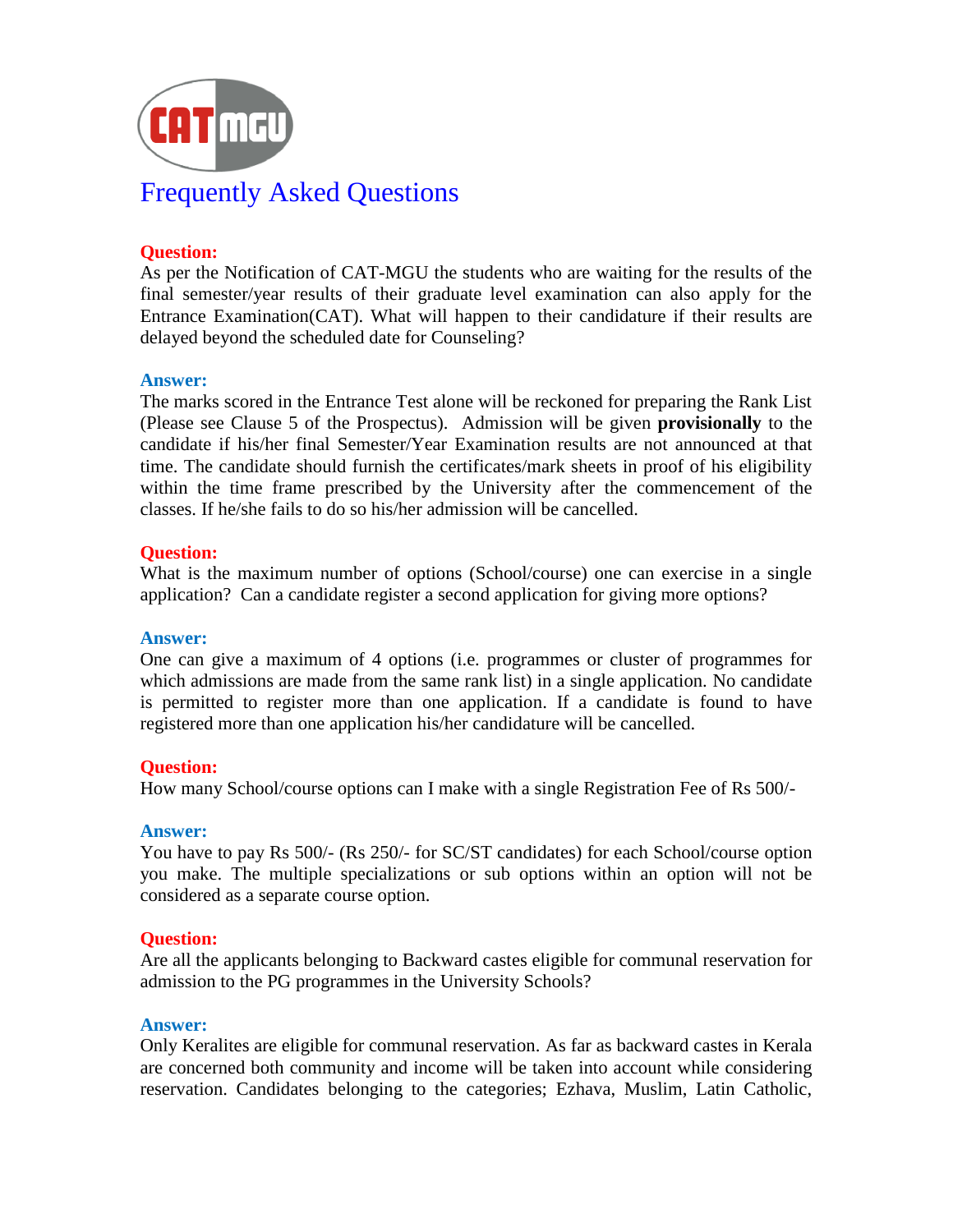OBC Hindu, and OBC Christian and Kudumbi will get the benefits of reservation only if their annual family income does not exceed Rs 6 lakhs.

### **Question:**

Should candidates belonging to SC/ST furnish Income Certificate for getting reservation benefits?

## **Answer:**

No. Candidates belonging to SC/ST need to furnish community certificate alone for claiming reservation.

# **Question:**

Is there any reservation for OEC category?

## **Answer:**

No. No specific percentage of seats is earmarked for OEC category. But they will be considered for SC/ST seats in the absence of SC/ST applicants. For claiming such seats the OEC applicants should furnish both Community Certificate and Income Certificate. The annual family income should not exceed Rs 6 lakhs in this case also.

## **Question:**

Should a candidate belonging to reservation community (eg. Ezhava or Muslim) furnish Community & Income Certificates if he gets allotment in merit(General) quota?

### **Answer:**

No. Only those candidates who get allotment in reservation quota should furnish Community and Income Certificates.

# **Question:**

What if a candidate submits an application with wrong details?

### **Answer:**

Submitting **an application with wrong details** is equal to submitting **no application** at all. Care should be taken to furnish only correct details in the application. Even after online submission of the applicants the students will get one more chance for data correction(See Schedule). After closure of registration the candidate details and eligible options will be published for verification by candidates. At this stage also the students can correct the details themselves. If mistakes are found out in the application at the time of admission it may lead to the cancellation of the candidature. Minor mistakes which have not affected the allotment may be excused. If the mistakes have affected the allotment the same will be cancelled.

# **Question:**

Can an applicant modify all the application details during the verification/data modification stage?